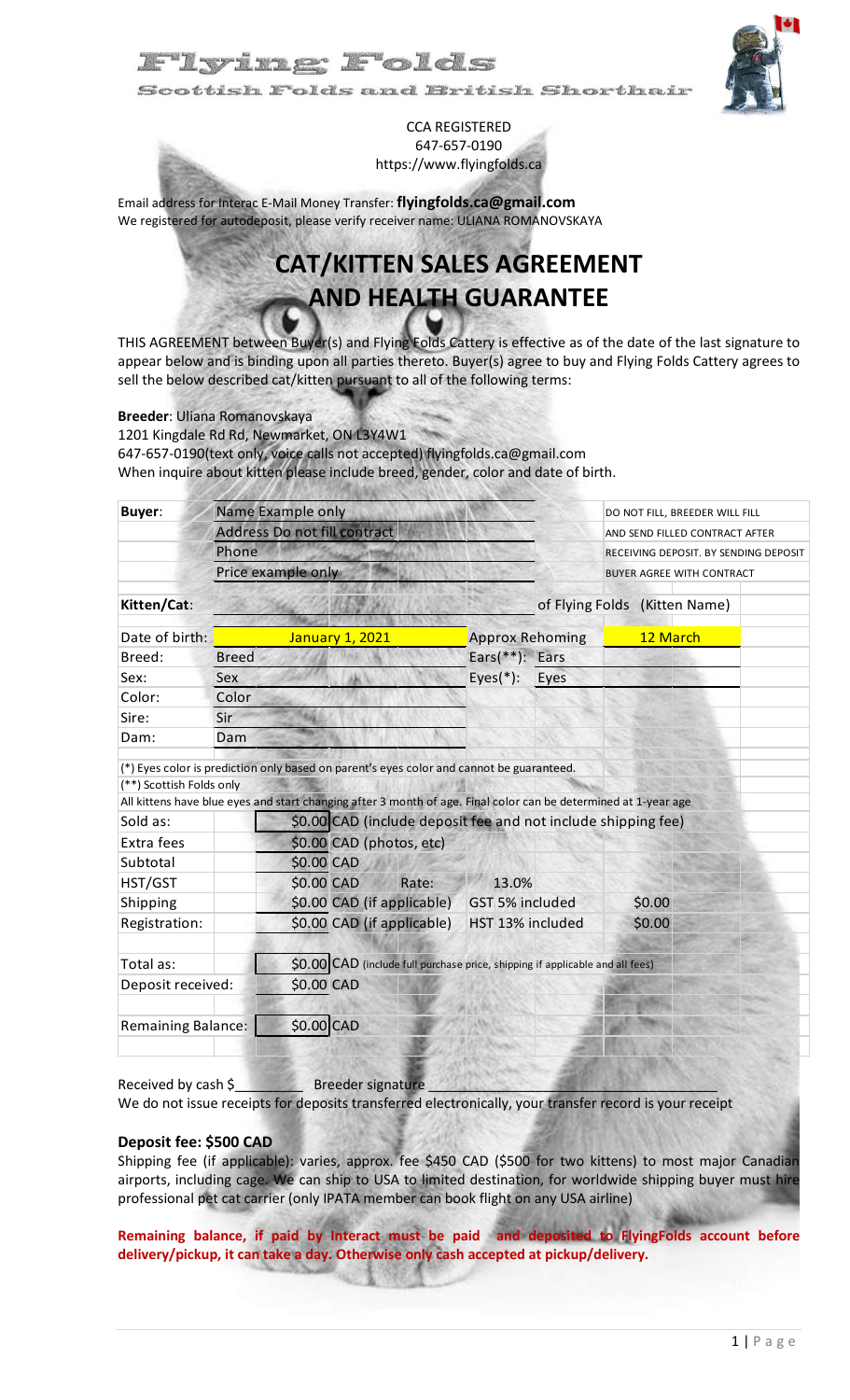

Scottish Folds and British Shorthair

#### **1. Conditions Of Sale**

A deposit fee is placed to hold a particular cat/kitten for a buyer. A shipping fee actual fee of airline plus cost of cage.

**ALL DEPOSIT FEES ARE NON-REFUNDABLE!** Deposit placed for giving kitten, changing of kitten within same litter possible for extra fee if kittens available.

#### **By sending deposit buyer agree with this contract.**

Our cattery's goal is to place our cats/kittens in loving homes in a timely manner so they may bond with their new family. If a cat/kitten is held specifically for a buyer, a change of mind can quite often jeopardize the chance for that particular cat/kitten to be placed in a home while still at a desirable age.

Shipping fee once received - will be paid to airline for reservation and non-refundable by Airline Company and non-refundable by Flying Folds Cattery. If Flying Folds Cattery did not reserved place with Airline Company and did not pay money - shipping fee refundable.

#### CAT/KITTEN WILL BE PICKED UP AFTER IT IS PAID IN FULL FOR THE FOLLOWING TERMS

A non-refundable/non-transferable deposit fee must be received within 6 hours of Buyers verbal acceptance of cat/kitten. By sending deposit fee buyer agreed with contract. A deposit fee of three hundred Canadian dollars (\$300.00 CAD) is to be paid by the Buyer in the form of cash or Interact E-mail money transfer (We accept ACH wire transfer in USA). We do not accept PayPal or certified checks. If deposit not received within 6 hours, breeder will return kitten back to sale. Buyer can send deposit later anytime if kitten not reserved by somebody else and still available. Flying Folds Cattery will reserve flight in behalf of buyer, after receiving shipping fee, paid by the Buyer. Actual flight date depending of airline and Flying Folds Cattery availability, but not later than 2 weeks after receiving payment. If Buyer did not pay final payment before 11pm EST day before flight date, reservation will be lost and Buyer will be required to pay shipping fee again. Its Buyers responsibly to pay any handling fee, customs duty, veterinary inspections and any other fee in destination airport. Please contact your local airport for more information. If final payment not received after 7 days of arranged pick-up/shipping day, Flying Folds Cattery may retain deposit.

THE BUYER becomes the owner of said cat/kitten upon Flying Folds Cattery receiving 'Payment in Full'.

The paid in full cat/kitten will be cared for by the Flying Folds Cattery until the arranged shipping date or pickup date. After this date period of care is not to exceed fourteen (14) days from the arranged pick-up/shipping date. In the event this exceeds the time period stated, Buyer agrees to pay board on said cat/kitten at a boarding charge of eight dollars (\$8.00) per day. Boarding charges are to be paid in full prior to shipping or release of said cat/kitten. If boarding period exceeds 60 (sixty) days, ownership of cat/kitten will revert to Flying Folds Cattery. Flying Folds Cattery shall retain any and all monies paid.

#### **The kitten/cat will not be declawed**

The kitten/cat will not be mistreated, and will have fresh food, water and a clean litter box at all times. The kitten/cat will receive frequent and kind human attention. The kitten/cat will be provided with scratching post or/and cardboard scratchboard, as well as with plenty of toys.

The kitten/cat will receive yearly veterinary examination to include any care needed to maintain the ongoing good health of this animal. The kitten/cat will not be denied veterinary care at any time.

The kitten/cat will not be allowed outside except on a leash (under close supervision), or in a completely enclosed run. The kitten/cat will not be caged (except for travel), or kept in an unsuitable room, unfinished basement or garage.

Please hide your outdoor shoes and do not allow kitten contact with it, because it may contain dangerous infection. Please avoid kittens contact with dogs or any roaming outdoor animal, because they may carry infection. Pest control your backyard.

The Buyer will not, under any circumstances, give, sell, or lease the kitten/cat to any animal's shelter, research facility, laboratory, pet store, or other commercial or noncommercial Kitten/Cat Sales Contract

#### **2. Spay/Neuter Agreement**

CAT/KITTEN IS PURCHASED FOR PET. Buyer agrees to spay or neuter this cat/kitten within 1 year of its BIRTHDATE. If not altered within this time frame, Buyer agrees to pay the additional price of Two Thousand Canadian Dollars (\$2,000.00 CAD), as this would constitute the sale price of a breeding animal. If Buyer fails to provide either, Flying Folds Cattery has right to reclaim cat. Buyer must send to Flying Folds Cattery written CERTIFICATION OF ALTERATION from a licensed veterinarian. If Buyer reports to Flying Folds Cattery that this cat/kitten has died before being altered, Buyer must provide Flying Folds Cattery with written verification of death signed by licensed veterinarian or be liable for the additional price.

#### **3. Kittens identification**

Kittens sold as per litter/gender/color/ears combination, we cannot track kittens by facial features.

#### **4. Waiting List**

There is \$150 fee to be added to our paid waiting list. People on that list will have first choice when a new litter born (in order \$150 fee received). First choice include only litter/gender/color/ears combination. If you not sure what kitten you need, you may skip ONLY 2 litters. Waiting list fee only returnable if we unable to offer you kitten within 6 month. Waiting list fee will be subtracted from purchase price. Waiting list does not guarantee purchase price, but we return your waiting list fee if price become higher and you not agree. Waiting list fee does not include answering to excessive messages, we send only one set of litter photos at approx. age of 2 weeks.

#### **5. Health Guarantee**

1. First of all, the term "health guarantee" isn't quite proper. Nobody can guarantee that anything living won't get sick, whether cats, dogs, or even humans. So think of it as a health warranty. You are spending time locating a beautiful cat, and you'll invest time, care money, and love in your new companion. You deserve a reasonable degree or protection. **We guarantee that kitten left our cattery healthy.**

At Flying Folds, our health guarantee consists of two parts:

1. The Flying Folds Cattery guarantees the health of said cat/kitten upon pick-up from the cattery or upon the time of shipment for a period of forty-eight (48) hours. If you have other cats or especially dogs, we suggest you place the new arrival in quarantine during this time. This time period begins at the point that the cat/kitten leaves the possession of the Flying Folds Cattery, whether it is at the cattery or at some point of shipping. The cat/kitten, if shipped, comes to you with a veterinarian's health certificate and a record of vaccinations and deworming. **Cat/kitten must be taken to your own veterinarian (at Buyer**'**s expense) within the first 48 hours for your own**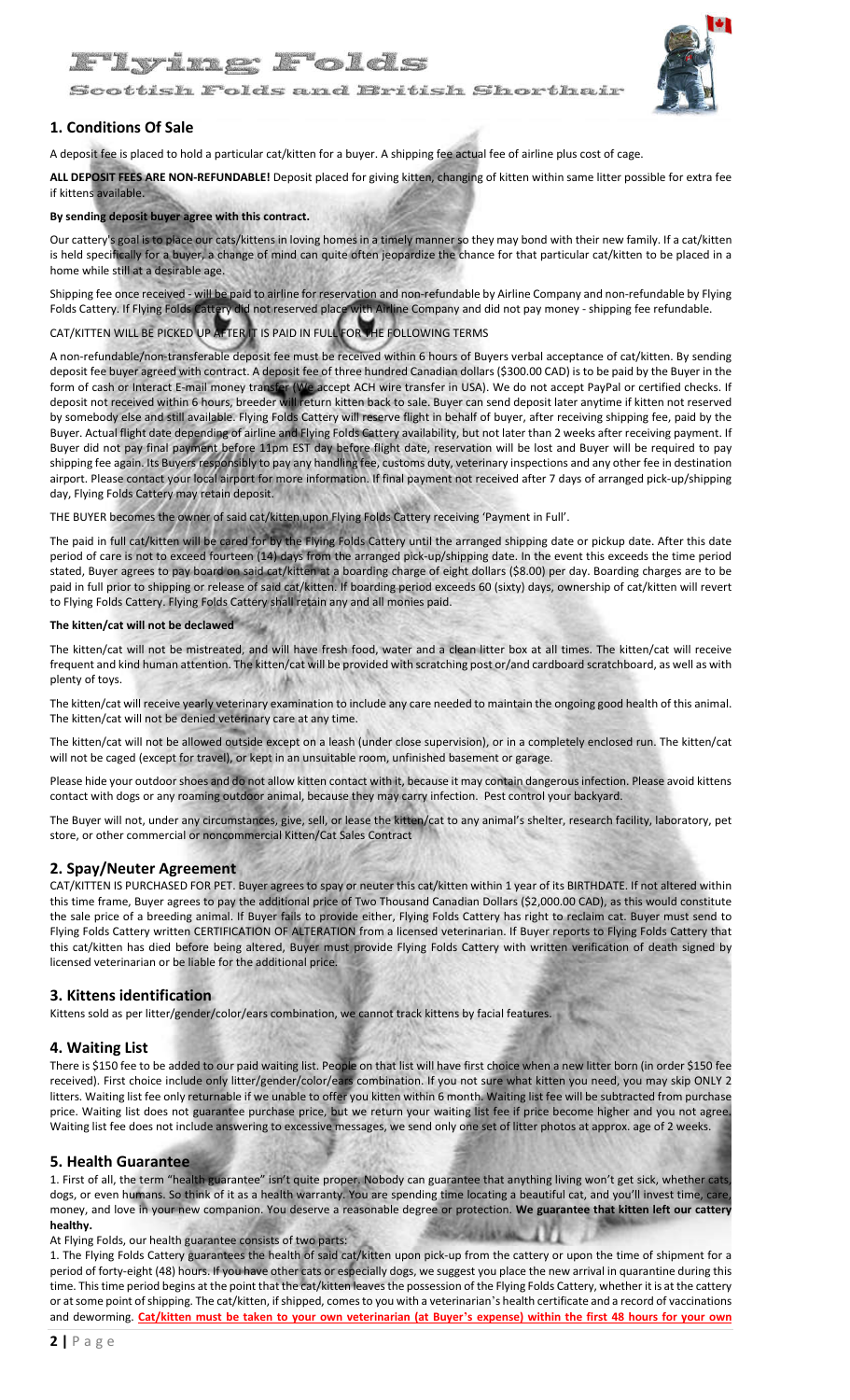

'Iying Folds

Scottish Folds and British Shorthair

**satisfaction and protection (and for Flying Folds Cattery protection)**. You, or your veterinarian, shall report to the Flying Folds Cattery any medical problem within the guarantee period. If the cat/kitten is found to have a medical problem (within the 48-hour period only), cat/kitten must be reported and **returned** for treatment to the Flying Folds Cattery immediately. Flying Folds Cattery provide free delivery in GTA, but free pickup subject to availability not guaranteed. Failure to make this report will void this warranty. Even when no medical problems are discovered, Buyer shall forward copy of the examining veterinarian's written report to Flying Folds Cattery.

If Flying Folds Cattery does not receive report within 240 hours/10days of the shipping/pick-up date, all guarantees, and/or warranties shall become null and void. Lost or stolen mail does not constitute receipt.

Some Veterinary provide free pet exams for new kittens, VCA Hospitals vcacanada.com have lots of location, they provide free pet exam, please call them and ask.

**Cat/kitten not inspected by veterinarian within the first 48 hours not a subject of health warranty, absolutely no exeption. However, warranty against genetic defects still apply.**

2. **The Flying Folds Cattery guarantees against the death of the kitten/cat due to genetic defects or congenital disease for one year from the date of birth** (FeLV, FIV, and FIP are not genetic and are specifically excluded). In the unlikely event of death of this kitten/cat due to genetic abnormalities (proof is to be provided to the Flying Folds Cattery in the form of a original detailed autopsy report and a letter written by a licensed veterinarian stating the exact cause of death, and including the description of the kitten/cat's date of birth, name, sex, color and pattern), the Flying Folds Cattery will replace kitten/cat with one of the equal quality (when available).

**3. The Flying Folds Cattery guarantees against genetic defects or congenital disease for one year from the date of birth**. Buyer must provide letter from licensed veterinary, stated "I certify, given cat/kitten have congenital disease" the Flying Folds Cattery will replace kitten/cat with one of the equal breed, gender and color, as soon as possible when kitten will be available, from first litter. If Flying Folds Cattery can't provide kitten with equal quality within 18 month, Flying Folds Cattery will refund purchase price. Some kittens are very rare, for example Lilac Scottish Fold boy with folded ears. Buyer can request another kitten with equal or lesser price.

4. Warranty does not cover fixable defects with surgery, for example сryptorchidism. Only unfixable defects covered.

5. Shipping price is not refundable. Buyer return cat/kitten at own cost and pay return shipping if applicable. Flying Folds Cattery sell kitten locally and only help buyer organize shipping. The Flying Folds Cattery does not collect any shipping charges and only help buyers to book a flight for their money. Buyer feel free to book a flight or hire pet transportation service, seller will provide free delivery within GTA.

6. Trauma, abuse or neglect will void the guarantee.

7. Health guarantee will not be honored if ownership changes.

8. Flying Folds Cattery not responsible for any illness caused by transportation kitten by air.

9. The total liability of the Flying Folds Cattery shall in no case exceed the purchase price listed on the first page of this contract, not include shipping and other fees.

10. Conjunctivitis or leaking eyes specifically excluded from health warranty, often its allergic reaction to new environment. Clean eyes with eye rinse liquid with boric acid, polysporine(EYE, NOT EAR) or with boiled water.

#### **6. Flying Folds Cattery does not pay your vet bills.**

1. Kitten with pre-existing conditions may **temporary** returned to Flying Folds Cattery. If vet suppose kitten need treatment – kitten may be returned **temporary** to Flying Folds Cattery, veterinary report and medication prescriptions must accomplish kitten. Flying Folds Cattery will purchase medications and provide all necessary treatment and if needed through own veterinary doctor and will keep and treat kitten until kitten healthy.

2. Buyer can pay for treatment for his own veterinary doctor, but breeder will not reimburse it. Under no circumstances, Flying Folds Cattery reimburse your veterinary expenses.

3. We adhere strictly to the 48-hour time limit before you inspect kitten at veterinary. We understand that vet offices are closed on weekends and holidays, but viruses and infections do not respect office hours! We extend the limit; we could end up responsible for diseases a kitten encountered after leaving our care.

If you bought kitten Friday – most veterinary clinic working Saturday before noon.

#### **7. Return Policy**

The Flying Folds Cattery agrees to accept the kitten back before first 30 days and refund \$400 only (but no more than 25% of purchase price) if Buyer can no longer take care of the kitten/cat. We need to quarantine returned kitten/cat. Shipping is not returnable. We assume all your family member have contact with cats before purchase and don't have allergy or visited doctor and tested for cat allergens(OHIP covered) or even wipe your face with any adult cat.

#### **8. Estimated Pickup Time and Delivery**

Exact estimated pickup time cannot be guaranteed. Kitten health is our first priority. Rehoming time cannot be earlier than 8 week from birth. Usually rehoming date set for 10 weeks from rehoming. If buyer required earlier pickup than breeder allow, all health guarantees null and void. Please add 70 days to date of birth for estimated rehoming date.

We complimentary deliver kittens in GTA, usually workday evening or weekend. We deliver all kittens in litter at same time. If you unable to stay home at time of delivery, please pickup kitten in our cattery. We deliver to entrance of your building.

#### **9. Kitten not Easting**

Byuer must feed kitten 1st week with wet food told by breeder. Water and dry food Hills Science Diet Kitten should be available in separate bowl, wherever kitten eating it or not eating. Bowl with water should be replaced daily, even if buyer did not see that kitten drinking it. Immediately inform breeder if kitten refuse eating and loose weight in 2 days after rehoming. Buyer must have kitchen scales or luggage scale to check kitten weight(\$15 value). If kitten gain weight – it means kitten eating, you may not see it. If kitten loose weigh – kitten not eating. Its normal if kitten not eating just after rehoming, its big stress for kitten.